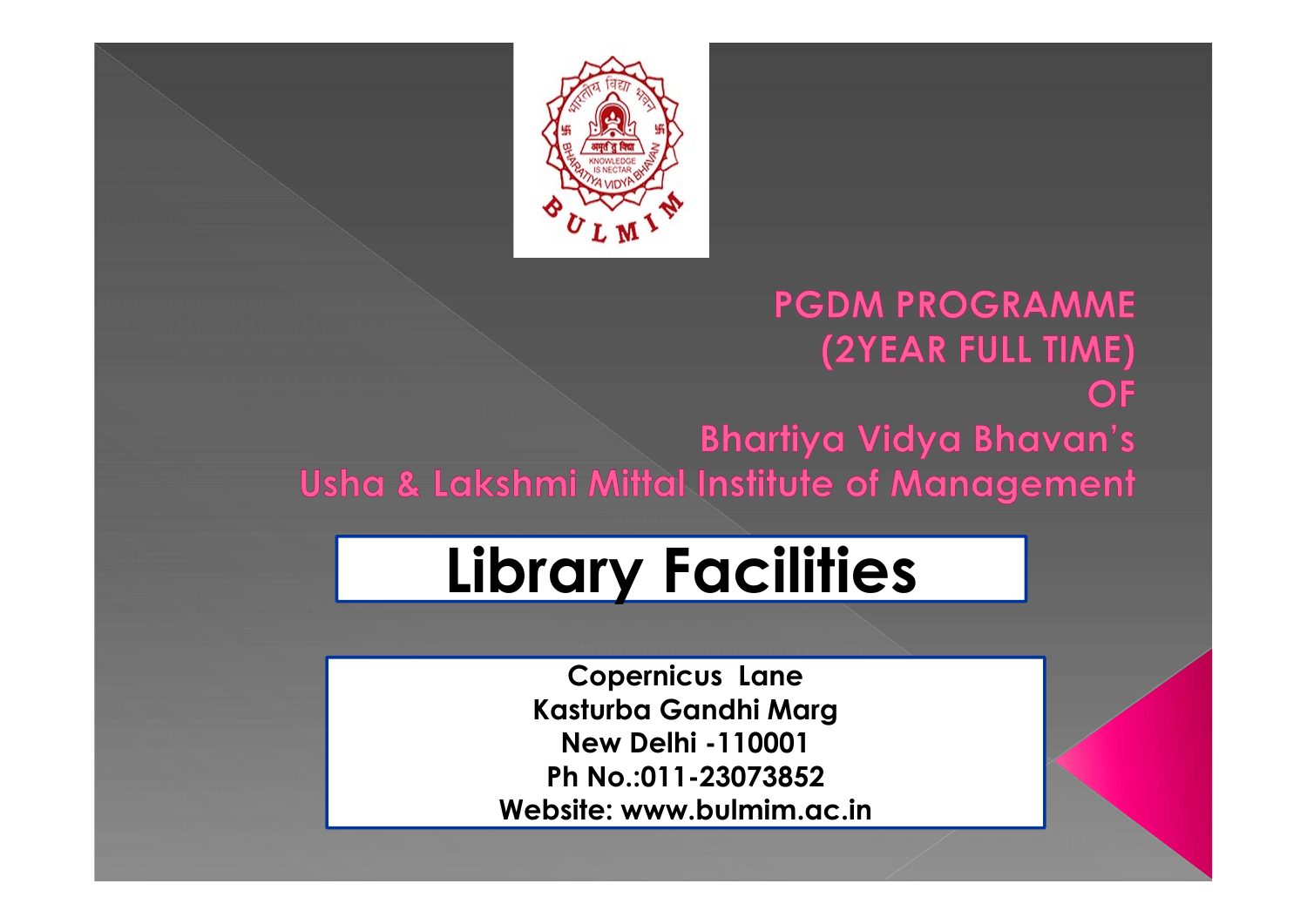| $\boldsymbol{\Delta}$<br>SR.NO. | ANCE<br>PARTICULAR                                                | <b>AVAILABLE</b>          |  |
|---------------------------------|-------------------------------------------------------------------|---------------------------|--|
| 1.                              | <b>VOLUME</b><br>(COLLECTION+BOOK BANK)                           | 19085<br>$(14005 + 5080)$ |  |
| 2.                              | <b>TITLE</b>                                                      | 6380                      |  |
| 3.                              | <b>JOURNAL &amp; MAGAZINES</b><br>(22 National & 7 International) | 29                        |  |
| 4.                              | LIBRARY MANAGEMENT<br>SOFTWARE                                    |                           |  |
| 5.                              | READING ROOM SEATING<br><b>CAPACITY</b>                           | 100                       |  |
| 6.                              | MULTIMEDIA P C                                                    | 10                        |  |
|                                 |                                                                   |                           |  |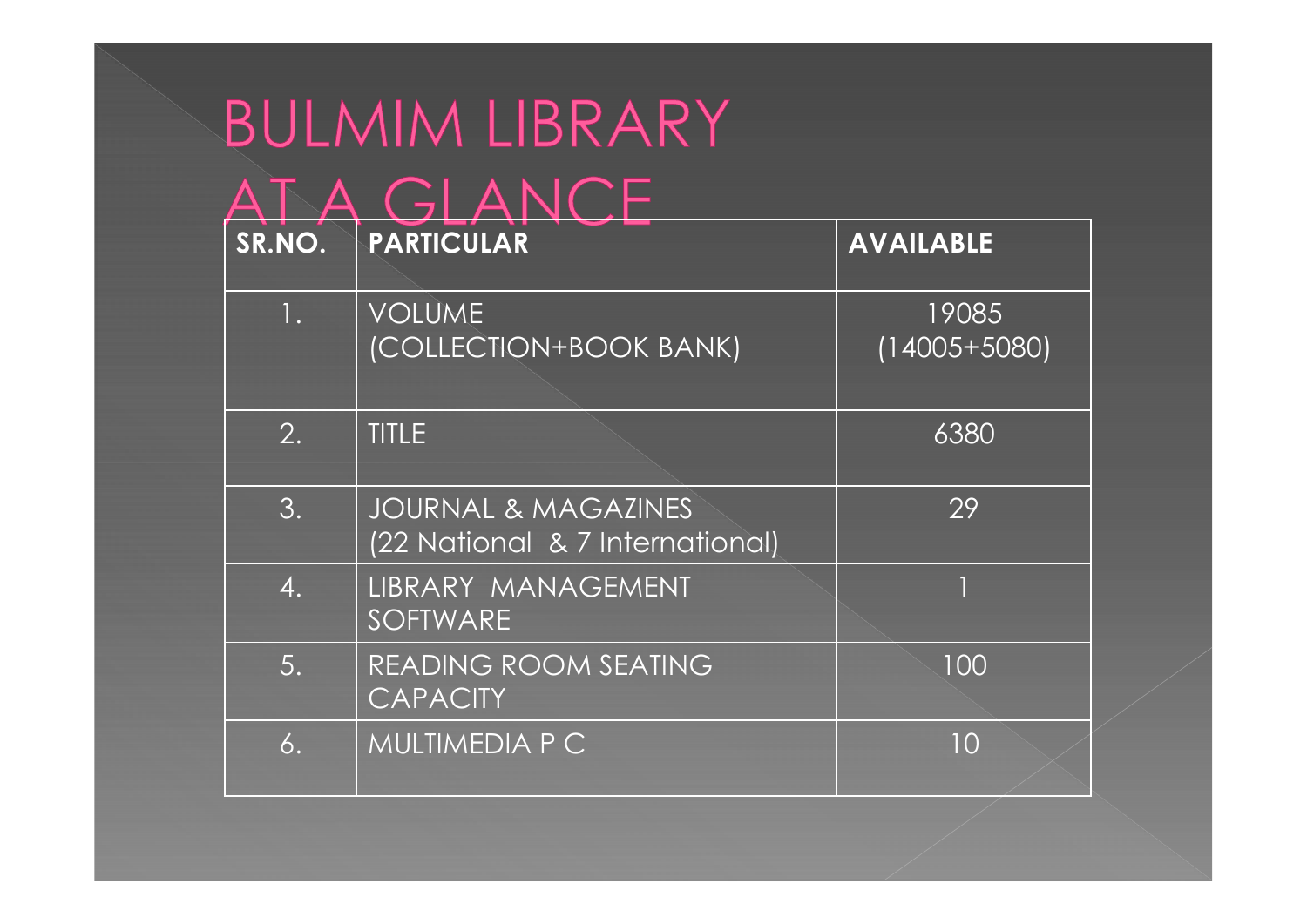## **BULMIM LIBRARY** LIBRARY TIMING

## MONDAY-FRIDAY 9:00am TO 6:00pm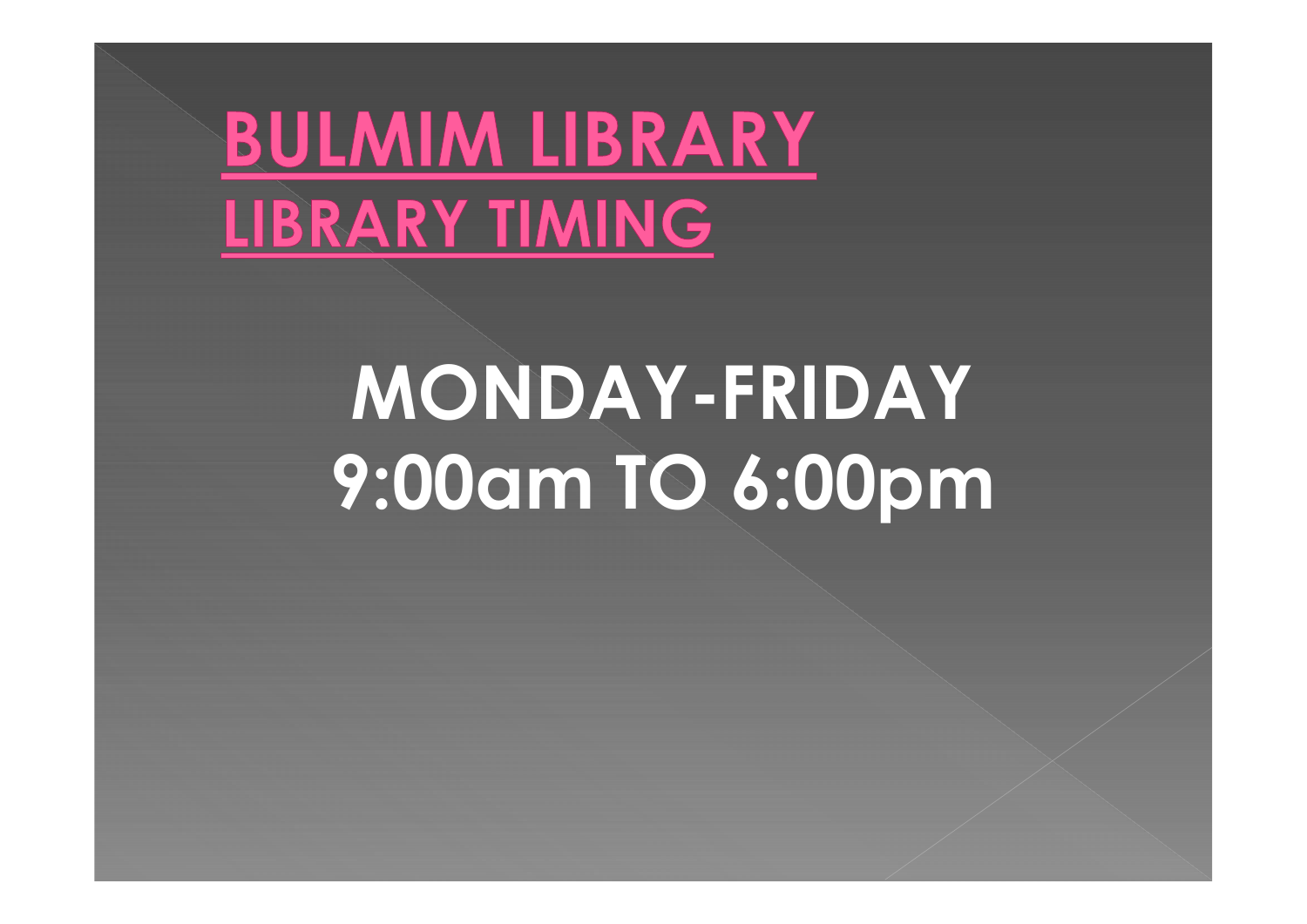## **BULMIM LIBRARY FACILITIES**

## 1. BOOK BANK MATERIAL 2. INTER-LIBRARY LOAN 3. REFERENCE MATERIAL ISSUED FOR **OVERNIGHT**

4. NEW ARRIVAL DISPLAY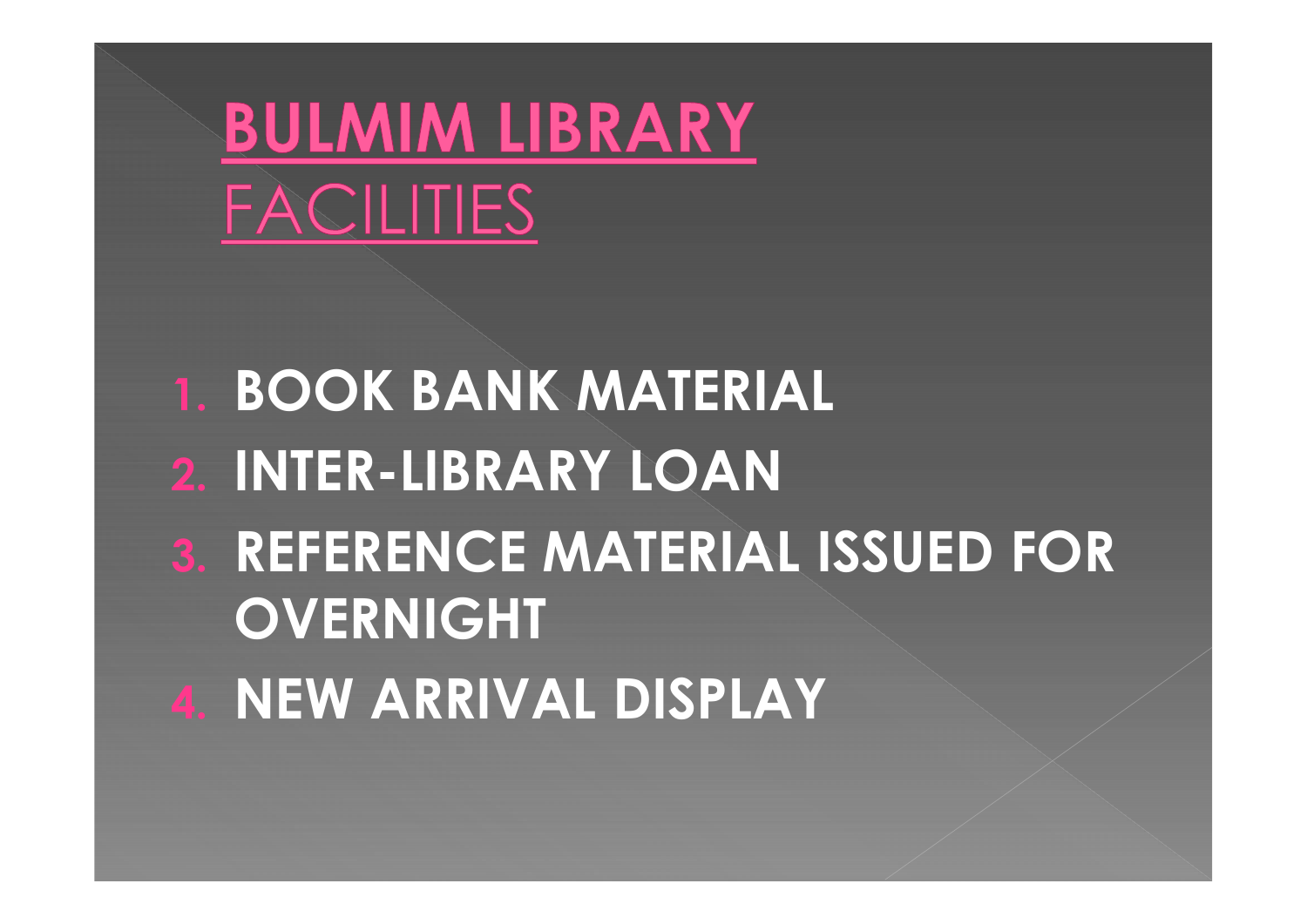## **BULMIM LIBRARY FACILITIES**

## 5. NEWSPAPER & MAGAZINES 6. RESERVATION OF BOOKS 7. PHOTOCOPY 8. SCANNING OF DOCUMENTS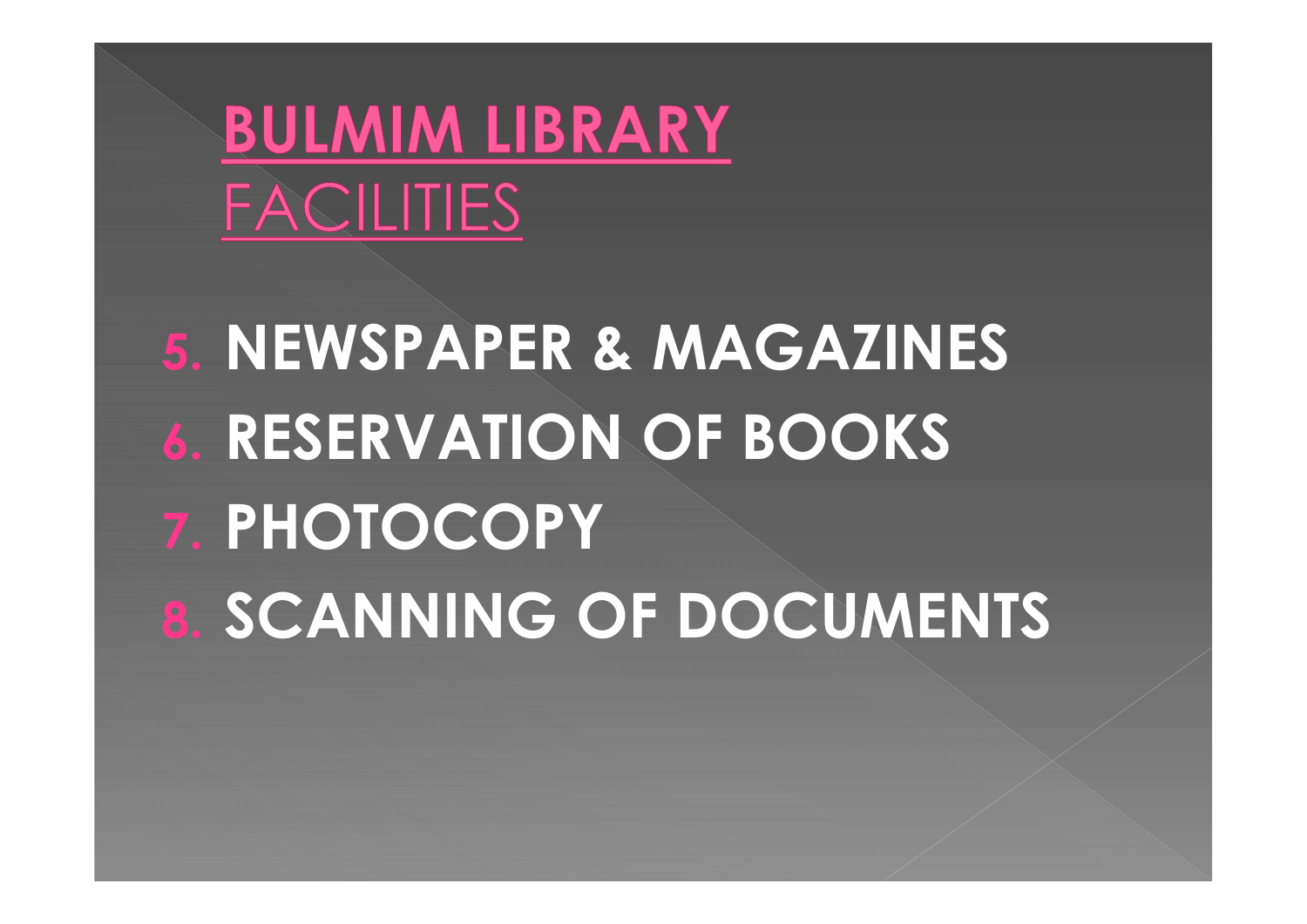## **BULMIM LIBRARY** SPACE

1. BIG READING ROOM 2. 100 STUDENTS SEATING CAPACITY **3. FULLY AIRCONDITIONED** 4. MULTIMEDIA PC AVAILABLE FOR INTERNET BASED WORK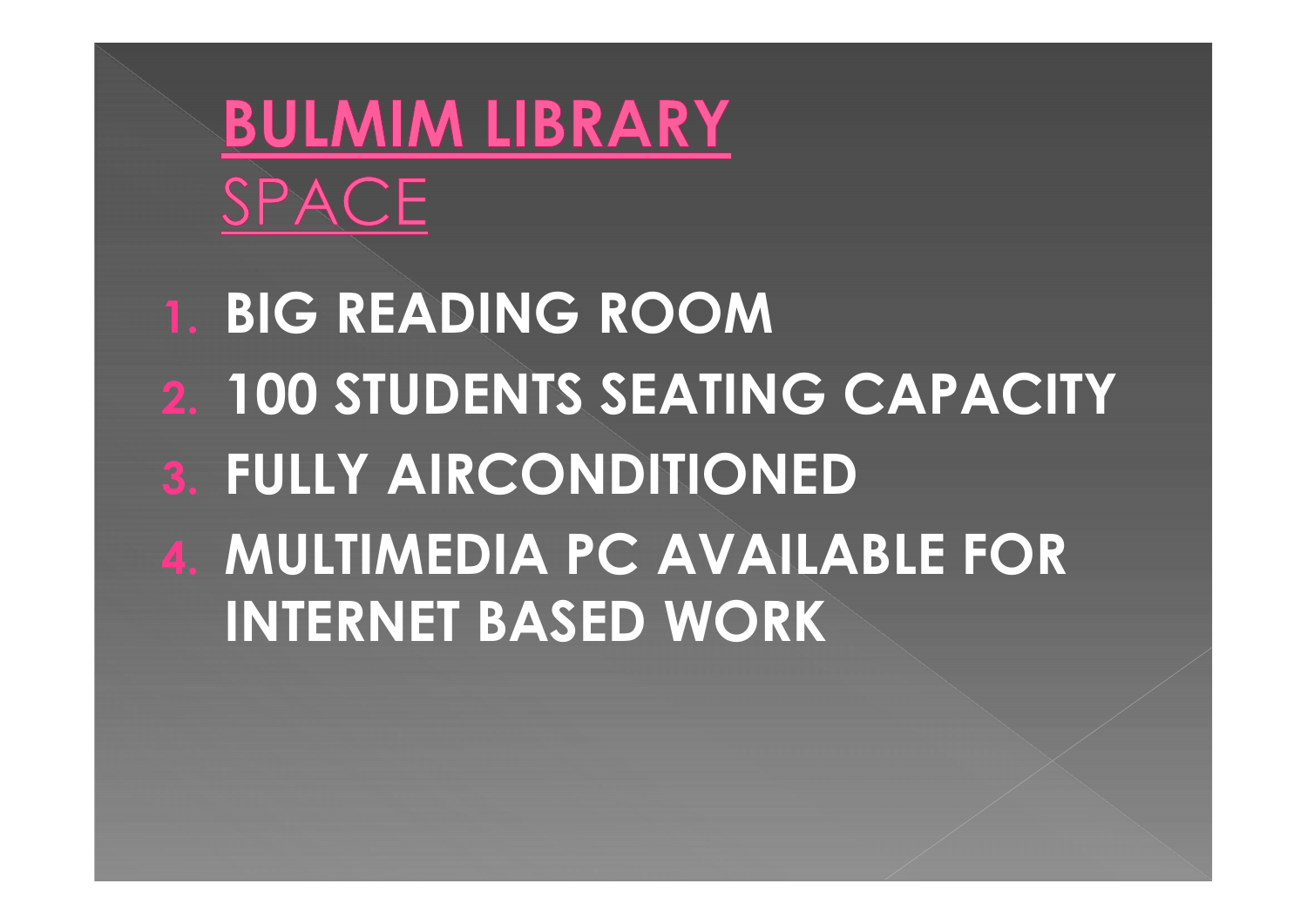**BULMIM LIBRARY** NEWSPAPERS LIST

1. HINDUSTAN TIMES 2. TIMES OF INDIAD 3. ECONOMIC TIMES 4. BUSINESS STANDARD 5. BUSINESS LINE 6. MINT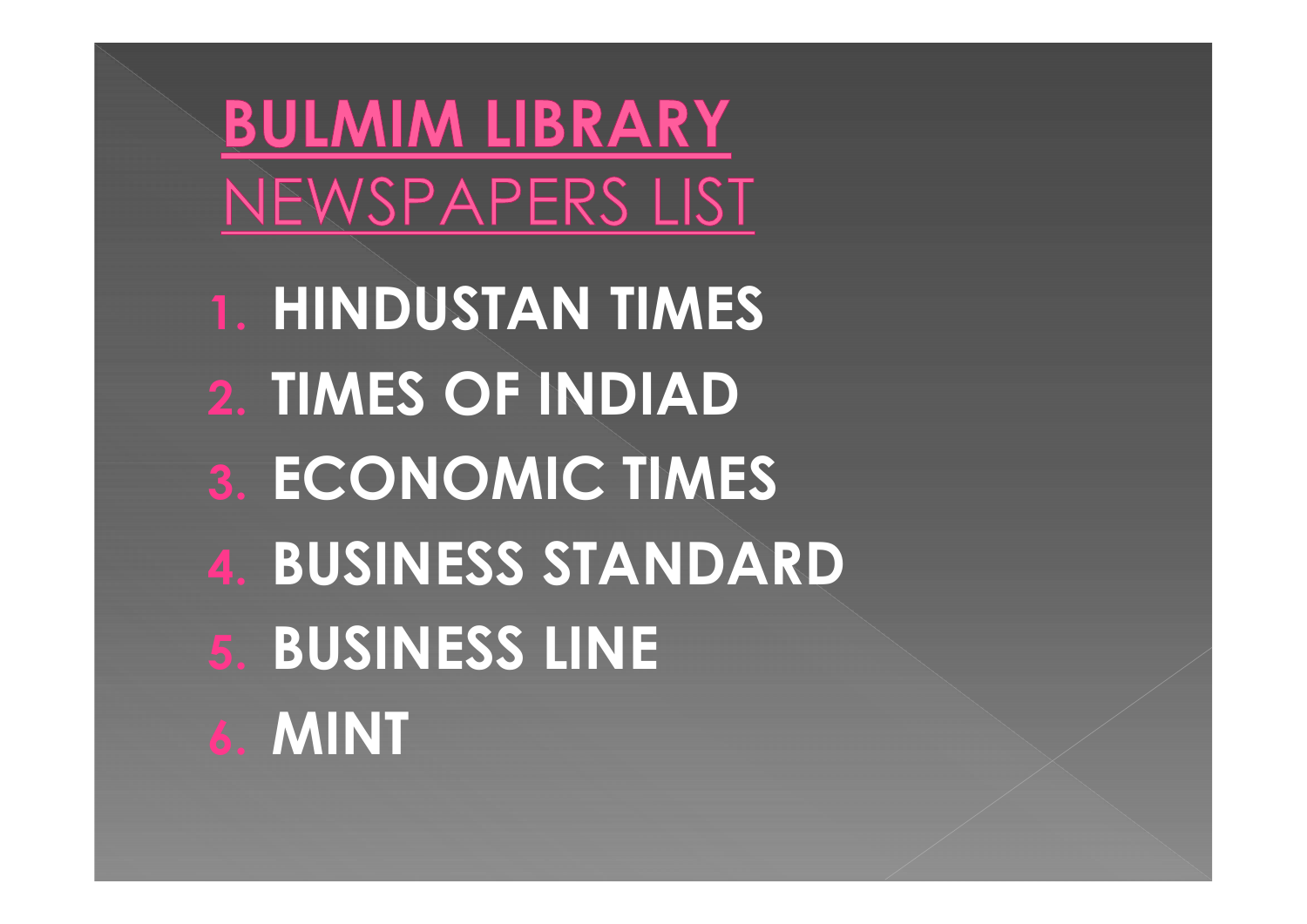NETLIB: A Complete Library Management system. **BULMIM LIBRARY<br>
NETLIB LIBRARY SOFTWARE**<br>
NETLIB: A Complete Library Management<br>
system.<br>
Provide by Paramahansa System and<br>
Software Pvt. Ltd. Software Pvt. Ltd. This software have all the library functions like Acquisition, classification, circulation, Cataloguing, Article Indexing, Serial etc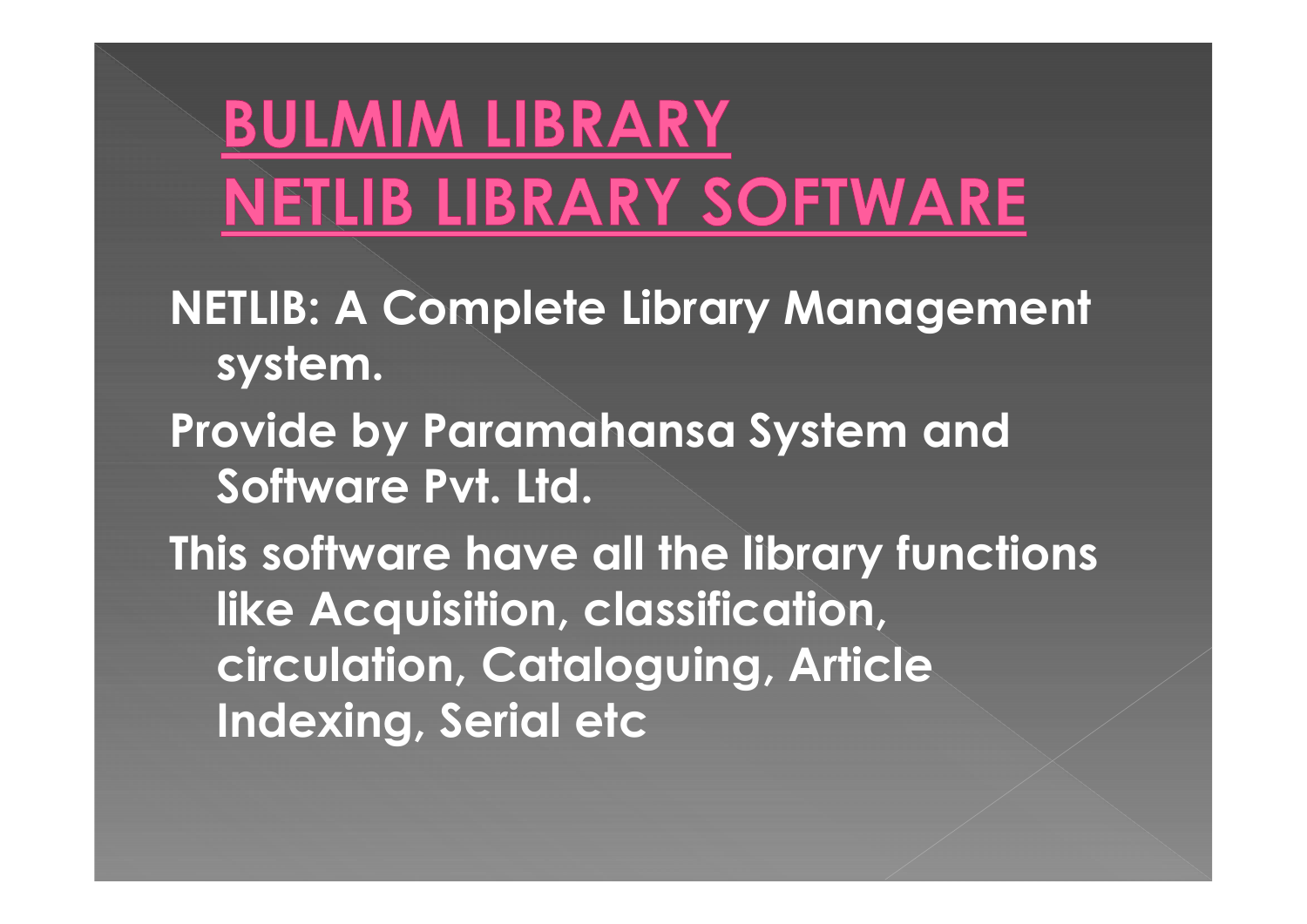## **BULMIM LIBRARY** DELNET MEMBERSHIP

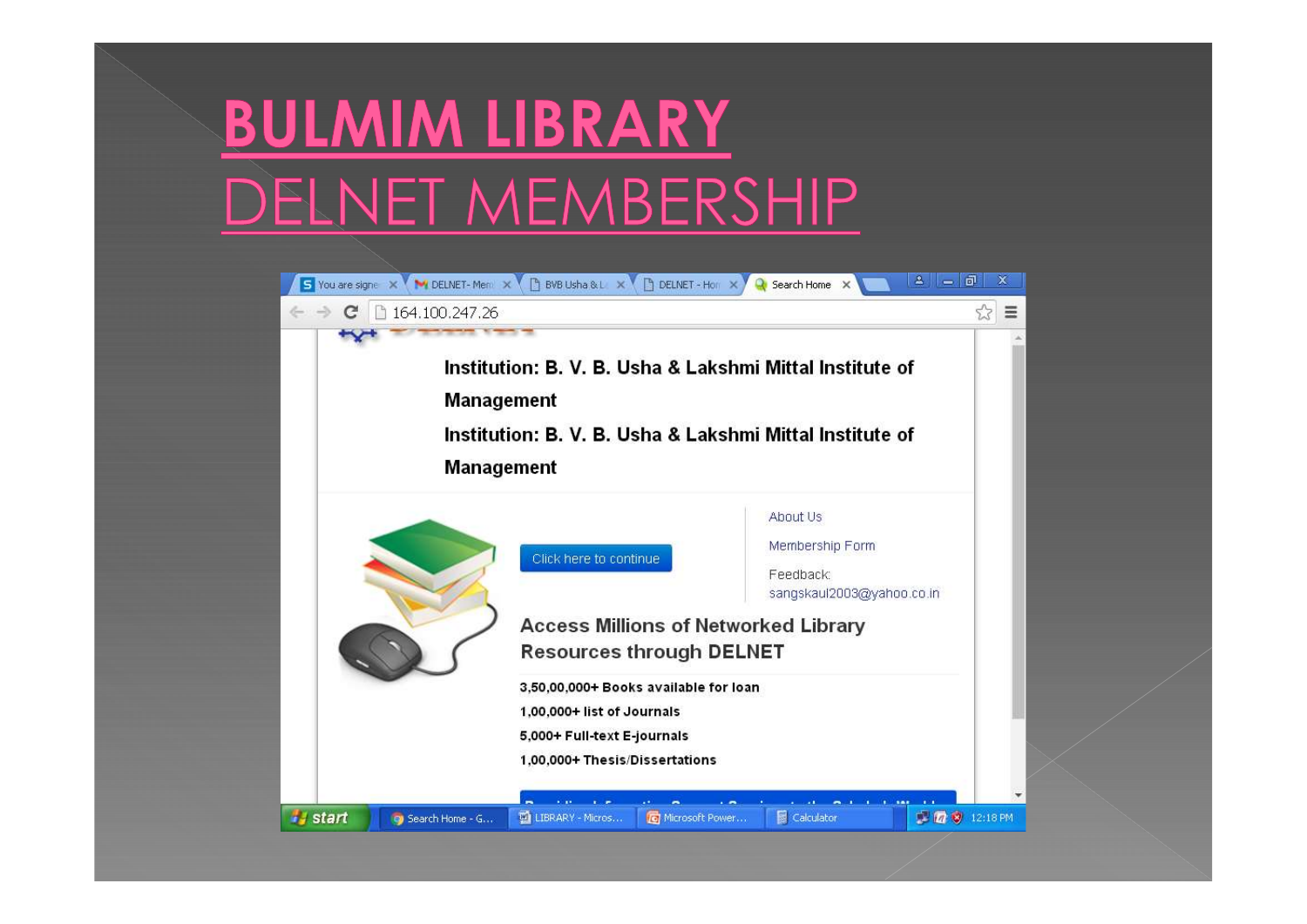## **BULMIM LIBRARY** DELNET MEMBERSHIP

| S You are signe X M DELNET-Mem X B BVB Usha & L X B DELNET-Hon X                                         |                                                            |                           | <b>Q</b> Favorites<br>$\times$                                       | 司<br>$\mathbf x$<br>$\Delta$<br>$\blacksquare$ |
|----------------------------------------------------------------------------------------------------------|------------------------------------------------------------|---------------------------|----------------------------------------------------------------------|------------------------------------------------|
| 164.100.247.26/MyResearch/Home<br>c                                                                      |                                                            |                           |                                                                      | 23<br>$\equiv$                                 |
| User Manual / Usage Statistics / Know your ILL-Book Status / # Your Account / Contact DELNET / COLog Out |                                                            |                           |                                                                      |                                                |
| Your membership will be active for 67 days, needs renewal thereafter.                                    |                                                            | Language:                 | English                                                              | ۷                                              |
|                                                                                                          |                                                            |                           | Institution : B. V. B. Usha & Lakshmi Mittal Institute of Management |                                                |
| <b>HAPPY</b><br><b>YEAR<sup>20</sup></b><br>NEW<br>Search the DELNET Digital Library Resources           |                                                            |                           |                                                                      | <b>登DELNE</b>                                  |
|                                                                                                          | All Fields<br>$\boldsymbol{\mathrm{v}}$                    | ---Select Format--- -     |                                                                      | Q Find                                         |
| Advanced<br>164.100.247.26/Search/Home                                                                   | You<br>are<br>accessing<br>union<br>catalog<br>Πf<br>ooks. |                           |                                                                      |                                                |
| $\rightarrow$ start<br>Co Favorites - Googl                                                              | LIBRARY - Micros                                           | <b>To Microsoft Power</b> | Calculator                                                           | <b>DE @</b> 12:19 PM                           |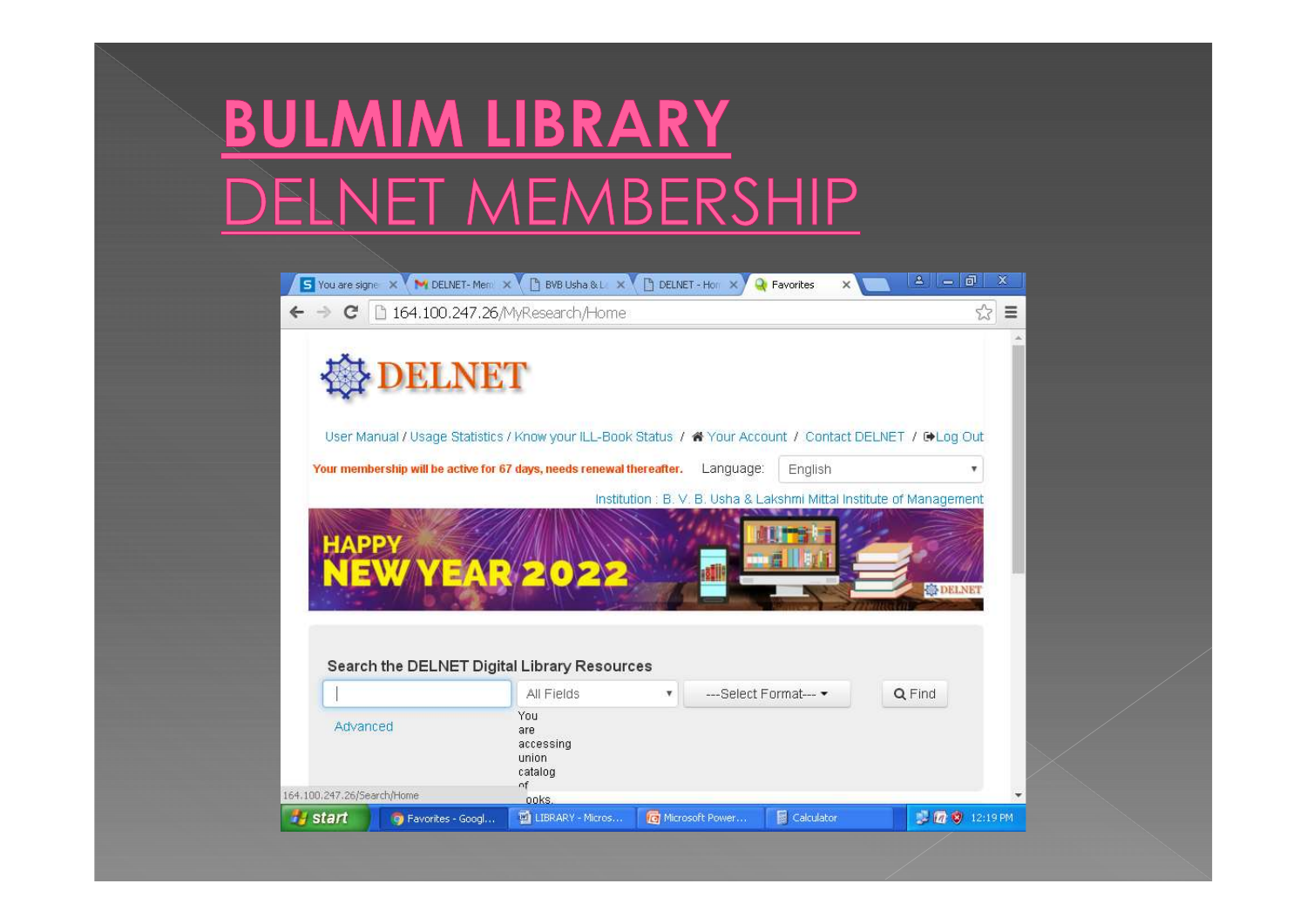

## 1. J-GATE DATABASE

## 2. DELNET ONLINE DATABASE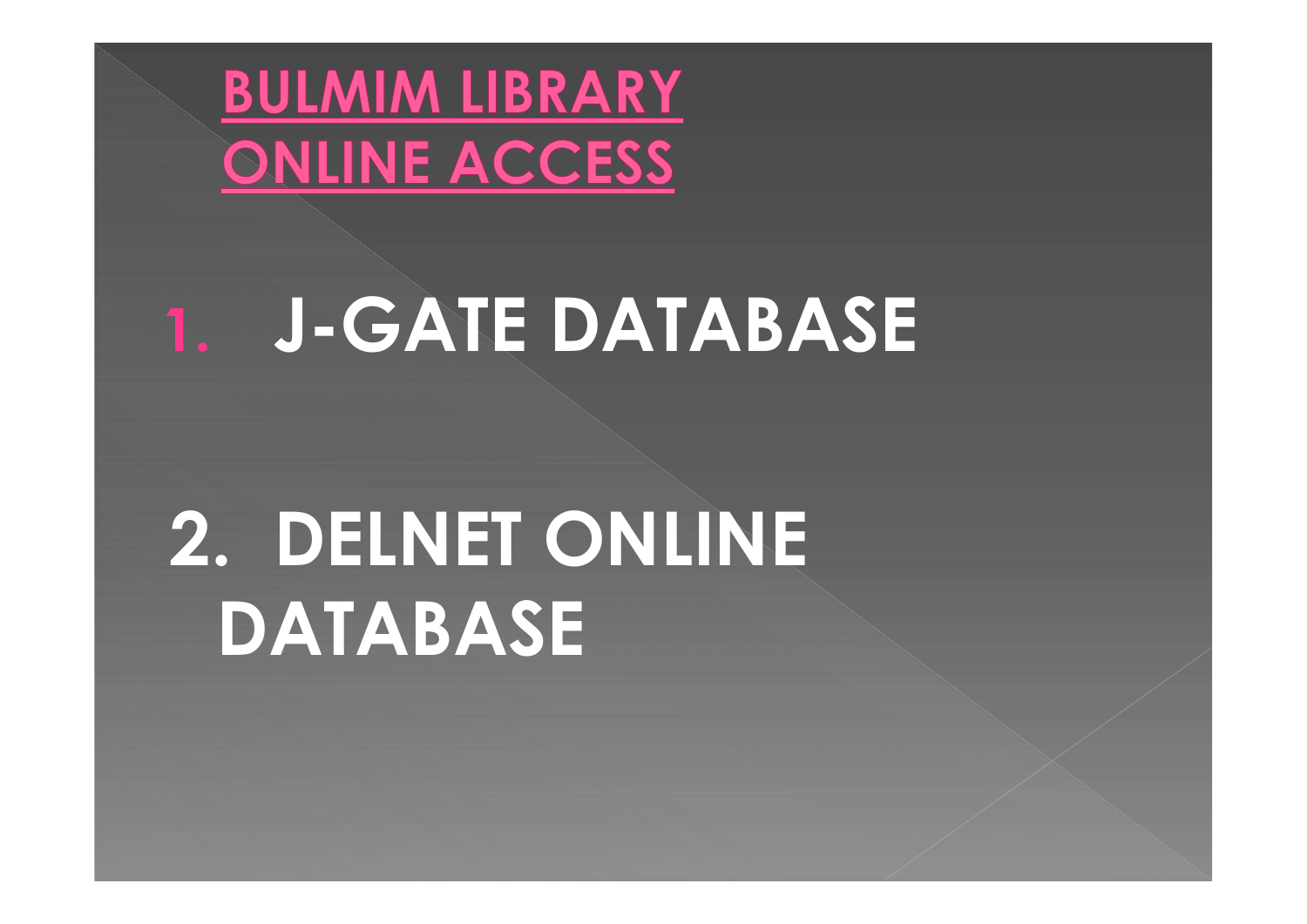# 1. J-Gate

- J-Gate is an electronic gateway to global e-journal literature. Launched in 2001 by Informatics India Limited, J-Gate provides seamless access to millions of journal articles available online offered states of individual by 12,118 Publishers. It presently has a massive database of journal literature, indexed from 50,812 e-journals with links to full text at<br>publisher sites. J-Gate also plans to support online subscription to **J-Gate**<br>J-Gate is an electronic gateway to global e-journal literature.<br>J-Gate is an electronic gateway to global e-journal literature.<br>Launched in 2001 by Informatics India Limited, J-Gate provides<br>seamless access to mil **BULMIM LIBRARY**<br> **BULMIME ACCESS**<br> **BULMIME ACCESS**<br> **BULMIME ACCESS**<br> **DESCESS**<br> **DESCESS**<br> **DESCESS**<br> **DESCESS**<br>
LOCESS<br>
LOCESS scances to millions of journal dimited, J-Gate provides<br>
seamless access to millions of jou **b. Database - A comprehensive searchable database with 59,511,178 articles, with 10,000+ criticles and soligitions of interactions of interactions of interactions of interactions of interactions of interactions of the pre**
- 
- b. Database A comprehensive searchable database with 59,511,178<br>articles, with 10,000+ articles added every day.
- a. 50,812 e-journals.
- b. Browse TOC by Journals, Publishers and Subject Categories.
- c. TOC for all journals is available in an uniform browsable format.
- d. Basic bibliographic data with abstracts (where available).
- e. Author address and e-mail where available.
- f. Link to full-text (both open-access and subscription).
- g. Link to Union List for finding availability.
- h. Daily updating.
- Link: http:jgateplus.com/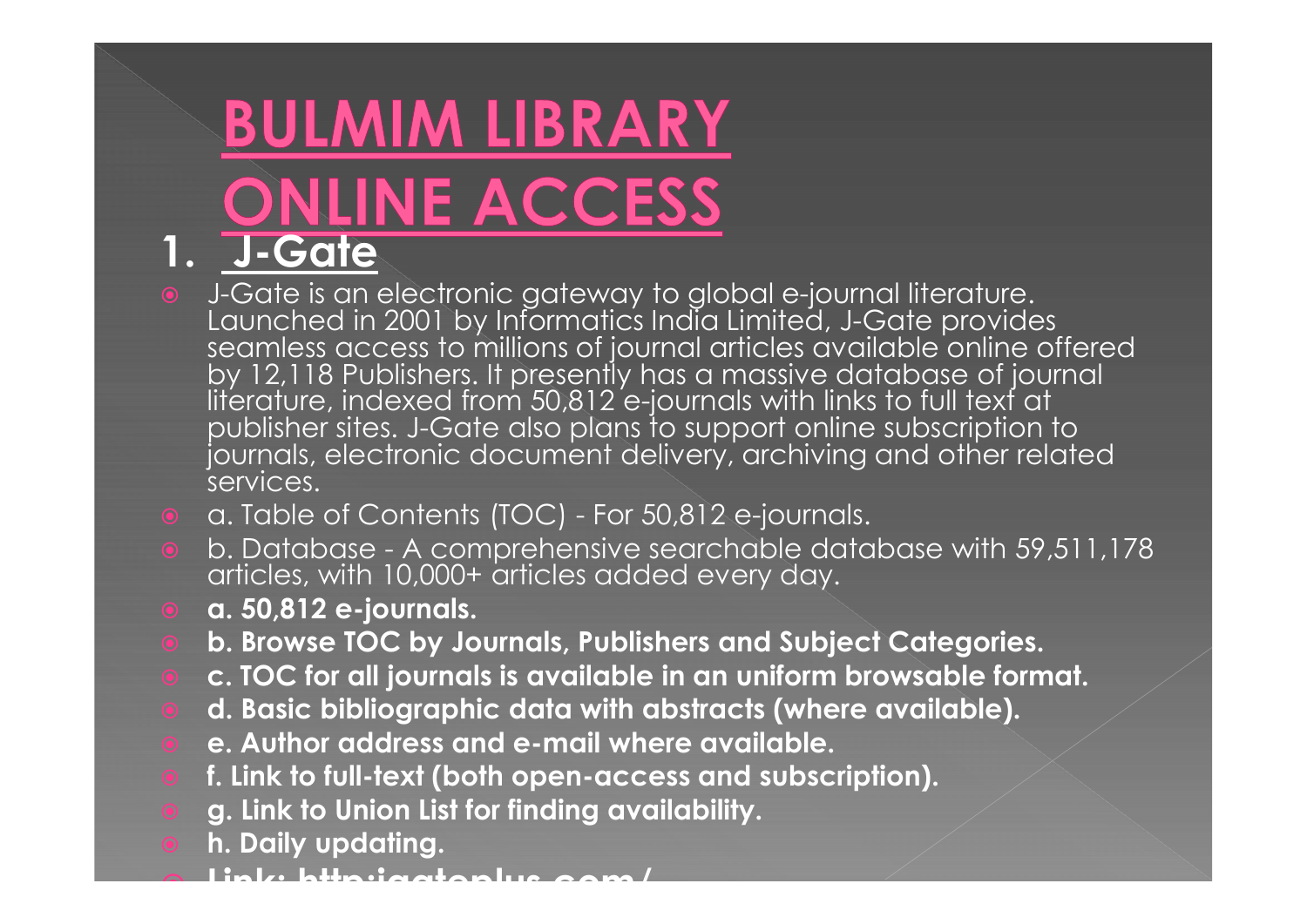# **BULMIM LIBRARY<br>
CONLINE ACCESS**<br>
2. Delnet Online Database<br>
Through DELNET resource sharing platform<br>
access to:<br>
2.7 crore book tiles<br>
2.7 crore book tiles<br>
8.35000 Journals having 9,00,000 articles<br>
8.10600 ebooks

#### 2. Delnet Online Database

- Through DELNET resource sharing platform BULMIM has an access to:
- **•** 7000 libraries all over the world
- 
- 35000 Journals having 9,00,000 articles
- **0** 10600 ebooks
- **ONLINE ACCESS**<br> **Example 10 Discrete Starting platform BULMIM has an<br>
access to:<br>
 7000 libraries all over the world<br>
 2.7 crore book tiles<br>
 35000 Journals having 9,00,000 articles<br>
 10600 ebooks<br>
 Dissertations fro**
- **Delnet Online Database<br>
Through DELNET resource sharing platform BULMIM has an<br>
access to:<br>
7000 libraries all over the world<br>
2.7 crore book tiles<br>
35000 Journals having 9,00,000 articles<br>
10600 ebooks<br>
Dissertations fro** 2. **Denter Online Databook**<br>
• Through DELNET resource sharing platform BULMIM has an<br>
• 7000 libraries all over the world<br>
• 2.7 crore book tiles<br>
• 35000 Journals having 9,00,000 articles<br>
• 10600 ebooks<br>
• Dissertations **Through DELNET resource sharing platform BuLMIM has an**<br> **access to:**<br>
2.7 crore book tiles<br>
2.7 crore book tiles<br>
35000 Journals having 9,00,000 articles<br>
10600 ebooks<br>
Dissertations from all over world country wise segm available at http://delnet.nic.in/ --- refer<br>Delnet Discovery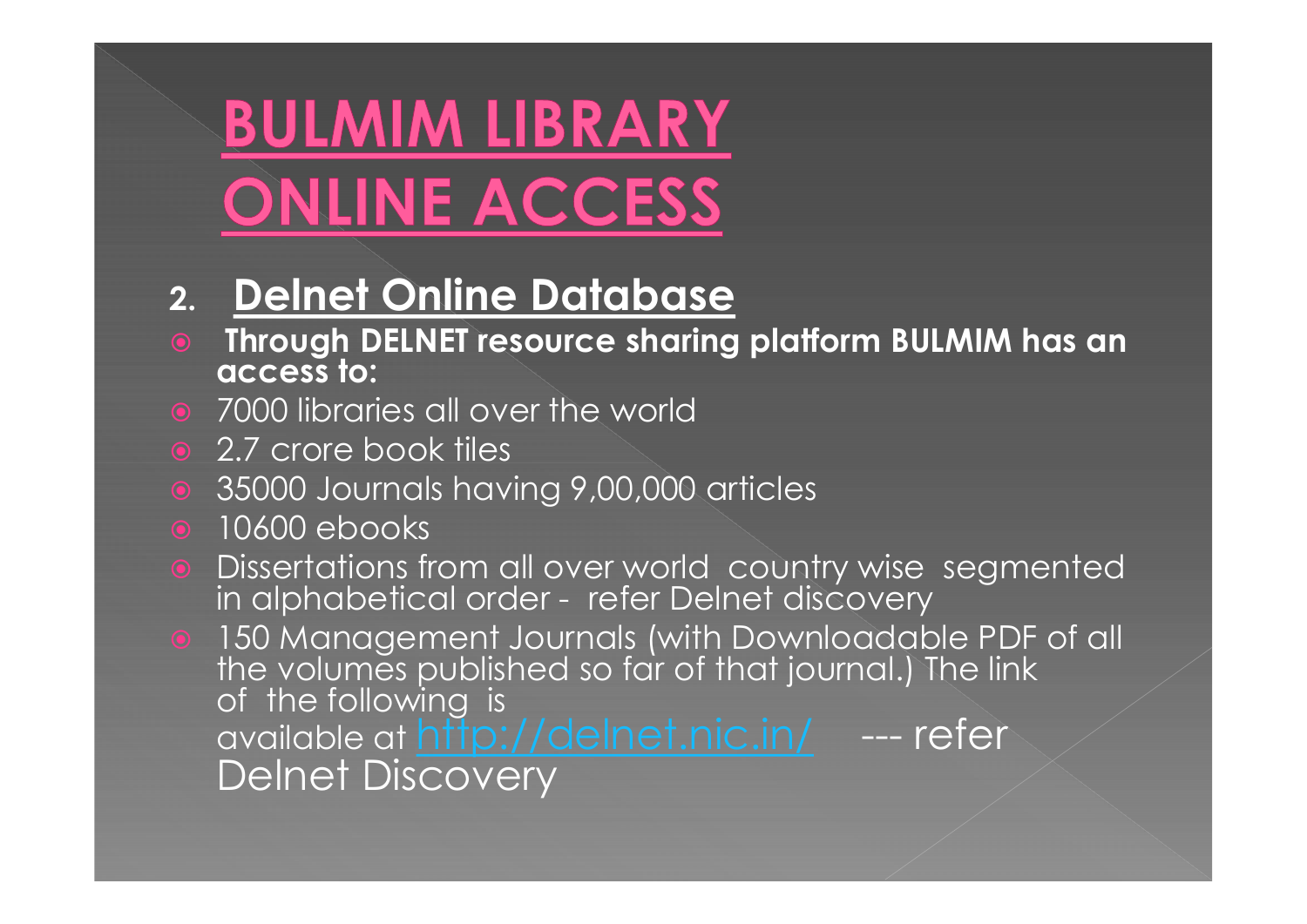# **BULMIM LIBRARY<br>ONLINE ACCESS LINK**

|                | <b>BULMIM LIBRARY</b>                                           |                                    |
|----------------|-----------------------------------------------------------------|------------------------------------|
|                | <u>ONLINE ACCESS LINK</u>                                       |                                    |
| S.L.No         | <b>Name of Journals</b>                                         | <b>Online Liks</b>                 |
| $\mathbf{1}$   | Global Business Review-j (bi-monthly)                           | http:journals.sagepub.com/home/jbr |
| $\overline{2}$ | Global Journal of Emerging market Economies-j<br>(tri-annually) | http:journals.sagepub.com/home/eme |
| 3              | Journal of emerging market finance-j (triannualy)               | http:journals.sagepub.com/home/emf |
| $\overline{4}$ | Journal of Entrepreneurship-j (Half-yearly)                     | http:journals.sagepub.com/homejoe  |
| 5              | Journal of Human Values-j (Tri-annually)                        | http:journals.sagepub.com/home/jhv |
| 6              | Vikalapa Journal (Qurterly)                                     | http:journals.sagepub.com/home/vik |
| $\overline{7}$ | Paradigm (Half-yearly)                                          | http:journals.sagepub.com/home/par |
| 9              | <b>J-Gate In BULMIM Library</b>                                 | http:jgateplus.com/                |
| 10             | <b>DELNET</b>                                                   | <b>WWW.delent.nic.in</b>           |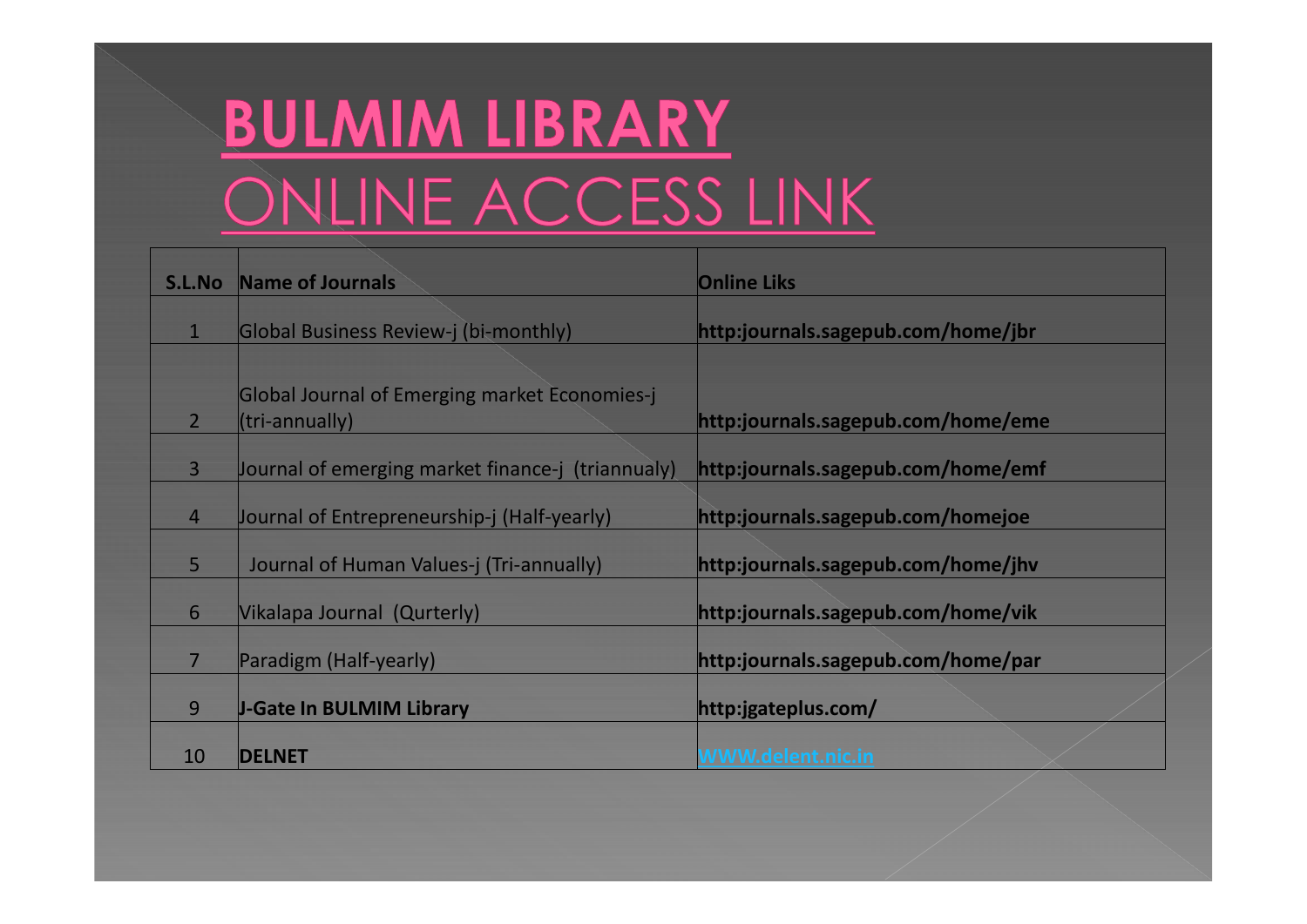#### **BULMIM LIBRARY National Journal and Magazine**

- **Business Today-m (fortnightly)**
- Customer Awaaz-m (monthly)
- Fortune India-m (monthly)
- **•** Human Capital-m (monthly)
- **•** Indian Journal of Marketing-j (monthly)
- Indian Journal of Finance-j(monthly
- **•** IIMB Review-j (Quarterly)
- **•** Indian Infrastructure-j (monthly)
- **o** India Fobes-m (fortnightly)
- **•** India Today-m (Weekly)
- **•** Indian Journal of Industrial Relation-j (bi-monthly) © India Fobes-m (fortnightly)<br>
© India Today-m (Weekly)<br>
© Indian Journal of Industrial Relation-j (bi-monthly)<br>
© Chartered Accountant-j (monthly)<br>
© Prabhandhan-j (Monthly)<br>
© Pratibimba-j(Half-yearly)<br>
© Pradigms-j (Ha
- **•** Chartered Accountant-j (monthly)
- **•** Prabhandhan-j ( Monthly)
- **•** Pratibimba-j(Half-yearly)
- **•** Paradigms-j (Half-yearly)
- Reader Digest-m (monthly)
- Vikalapa-j (Quarterly)
- WTO Focus-j (monthly)
- Corporate Citizen-m (fortnightly)
- YUGWATA
- YATHWAT
-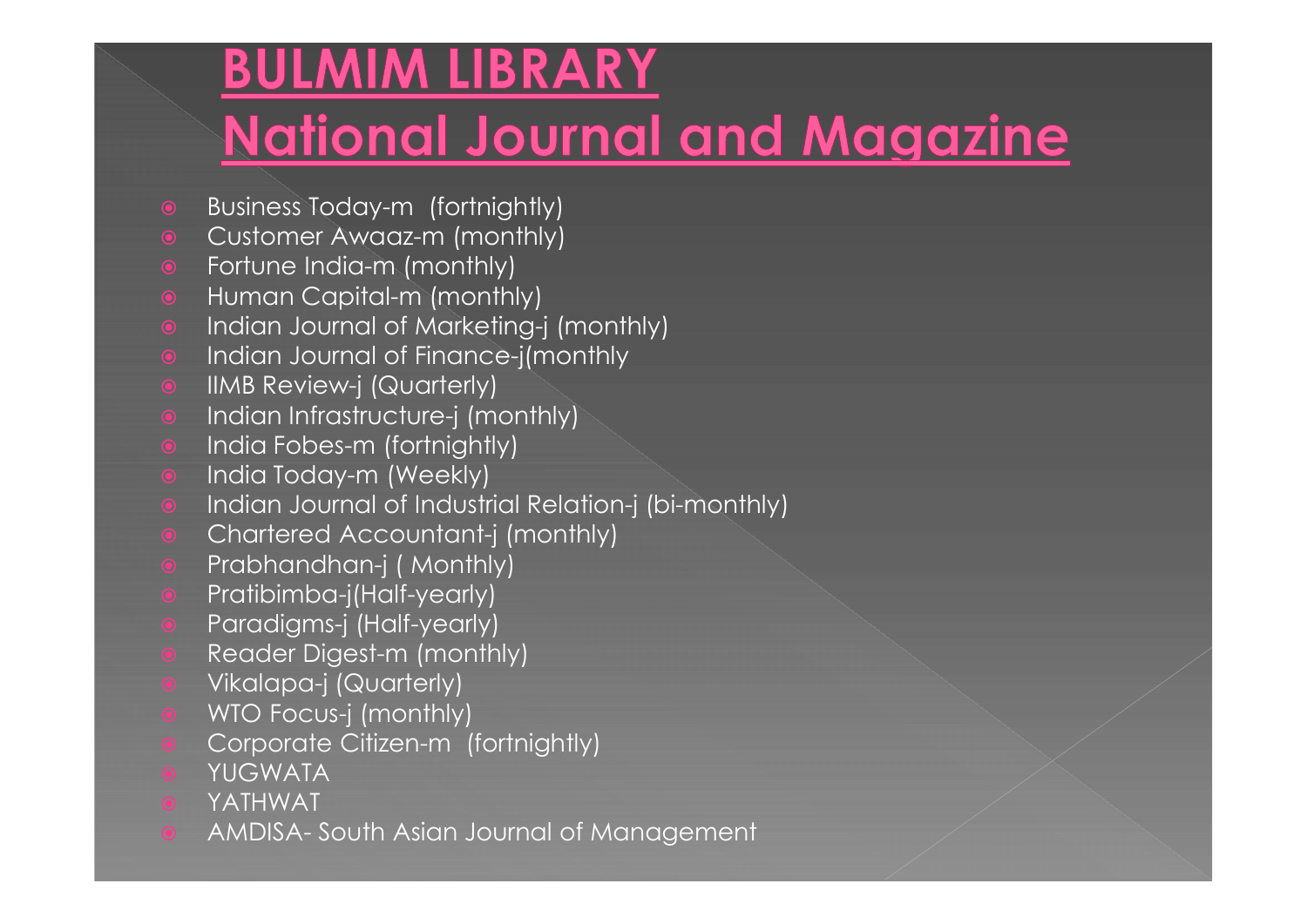## **BULMIM LIBRARY**

#### **INTERNational Journal and Magazine**

- Harvard Business Review-m (monthly)
- Academy of Management Journal-j (bi-monthly)
- Global Business Review-j (bi-monthly)
- Global Journal of Emerging market Economies-j (tri-annually)
- Journal of Entrepreneurship-j (Half-yearly)
- Journal of Human Values-j (Tri-annually)
- **International Journal of Financial Management**j(Quarterly)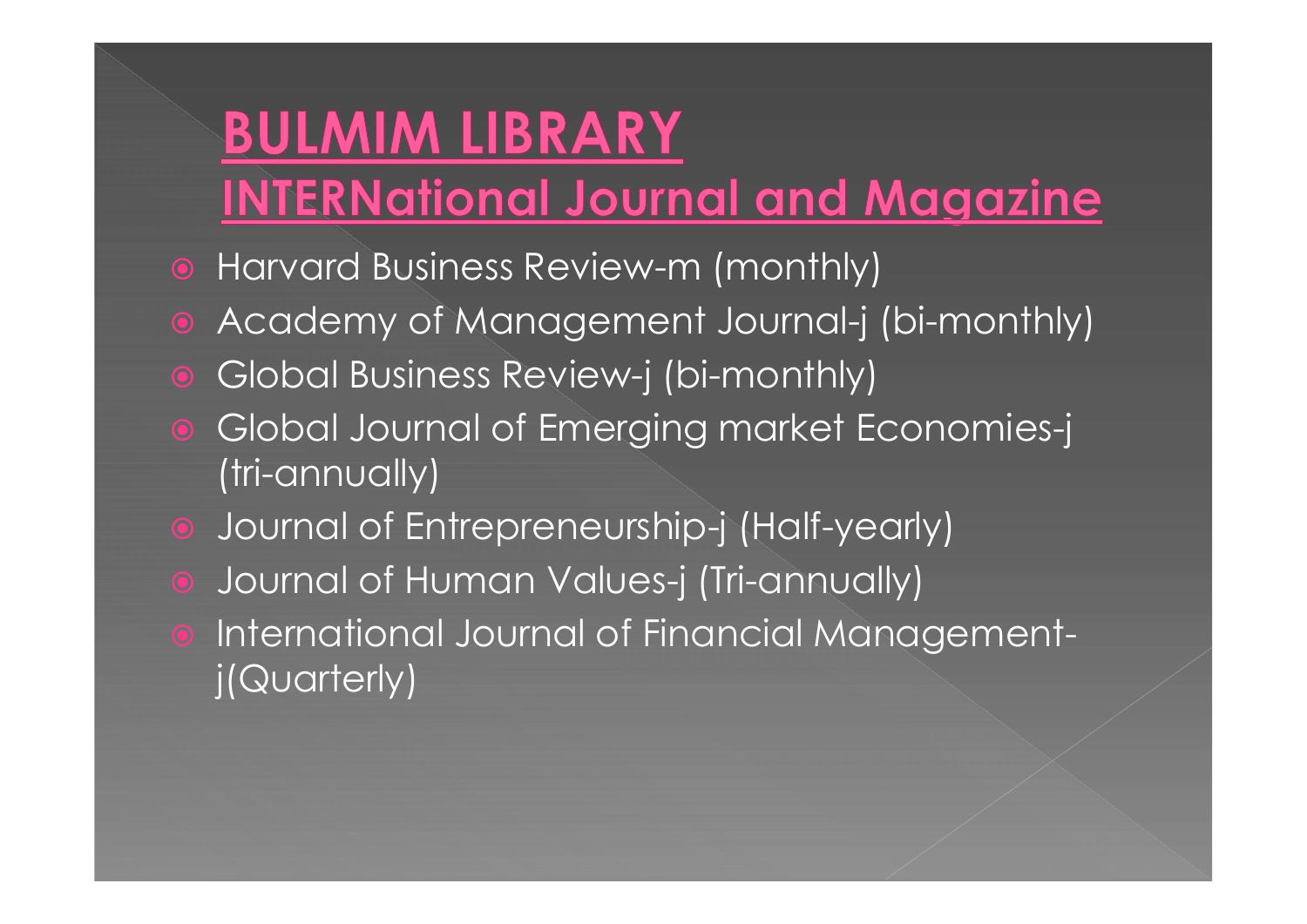#### **BULMIM LIBRARY RULES**

- Identity Card is compulsory for getting access to the library
- **•** Silence to be maintained
- No discussion permitted inside the library
- **•** Registration should be done to become a library member prior to using the library resources
- No personal belongings allowed inside the library
- **Textbooks, printed materials and issued books are** not allowed to be taken inside the library
- **.** Using **Mobile phones** and audio instruments with or without speaker or headphone is strictly prohibited in the library premises.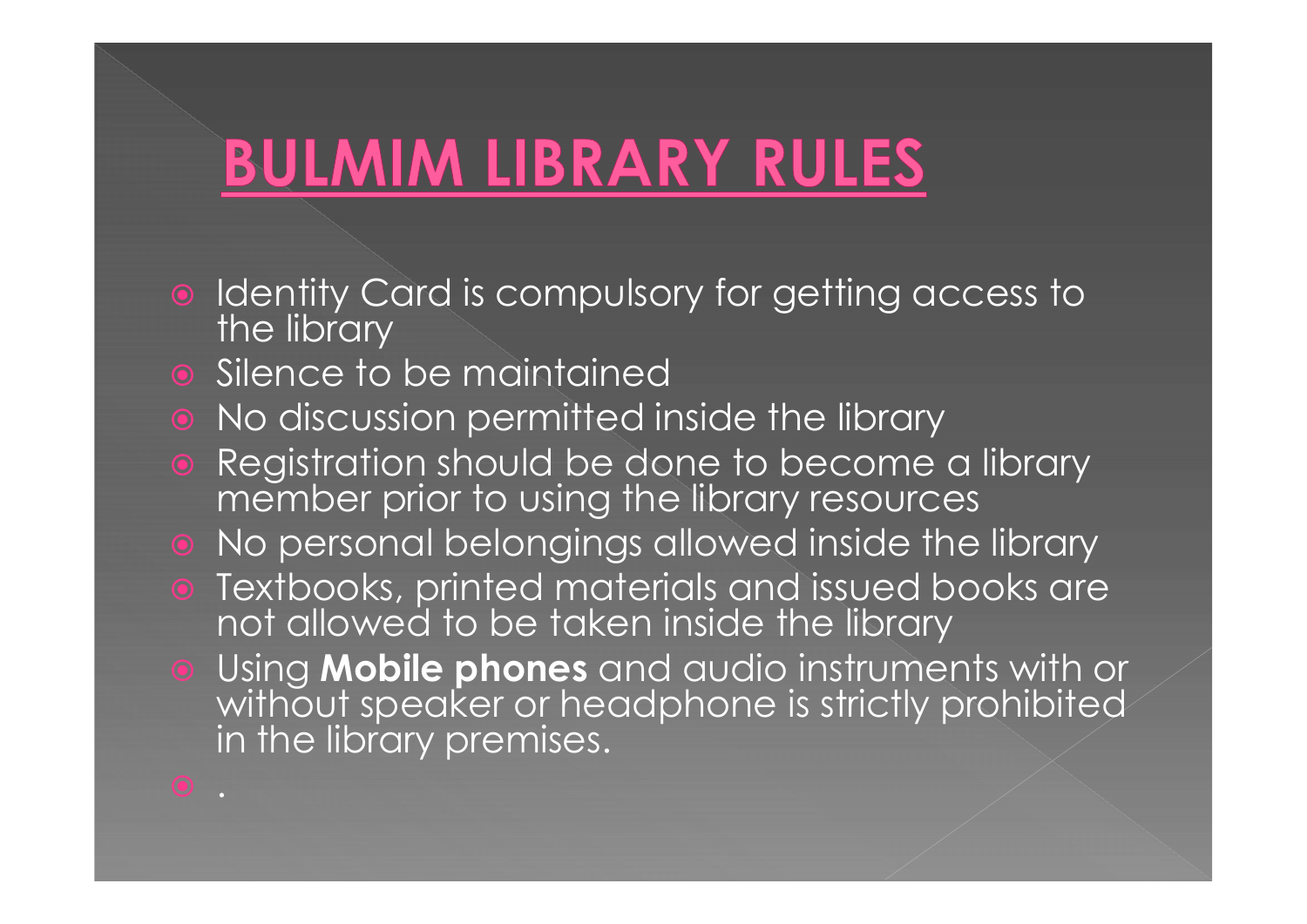#### **BULMIM LIBRARY RULES**

- Enter your name and Sign in the register kept at the entrance counter before entering library
- Show the books and other materials which are being taken out of the library to the staff at the entrance counter.
- The librarian may recall any book from any member at any time and the member shall return the same immediately.
- **•** Library borrower cards are not transferable. The borrower is responsible for the books borrowed on his/her card.
- **•** Refreshment of any kind shall not be taken anywhere in the library premises
- PCs are installed in to use the digital libraries like DELNET, ABSCO, and OPAC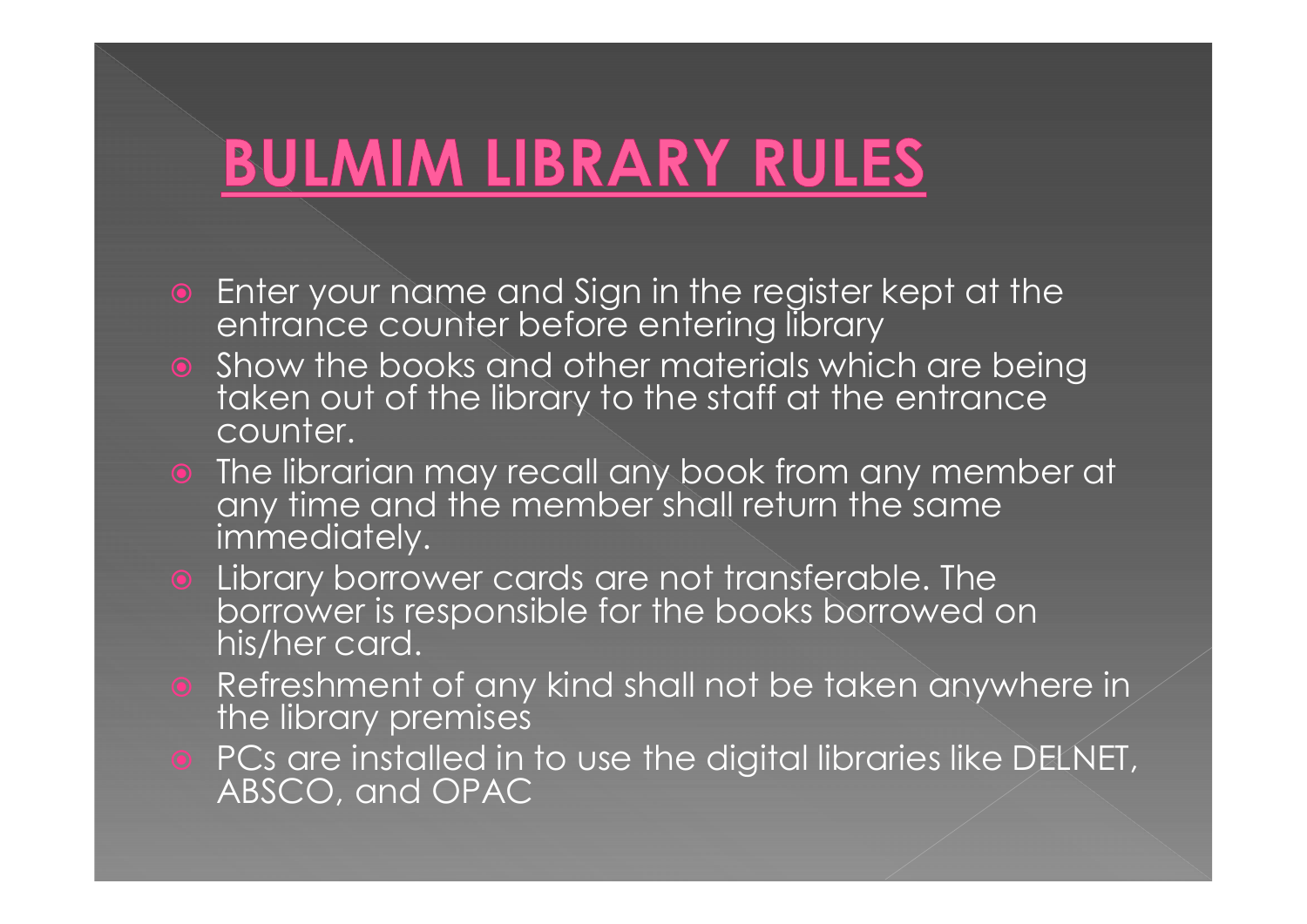#### Admission to Library:

 Students are allowed to library only on production of their authorized/valid Identity Cards

**BULMIM LIBRARY RULES**<br> **Admission to Library:**<br>
Students are allowed to library only on production of their authorize<br>
Cards<br> **Circulation Issue System:**<br> **Cooks will be issued on presentation of the library card along wi** Books will be issued on presentation of the library card along with the ID card. Students<br>are instructed to check the books while borrowing and they will be responsible for any **BULMIM LIBRARY RULES**<br> **Admission to Library:**<br>
Students are allowed to library only on production of their authorized/valid Identity<br>
Circulation Issue System:<br>
Circulation Issue System:<br>
are instructed to check the book

#### Overdue Charges:

o Materials borrowed should be returned on or before the due date stamped, if returned<br>late overdue fine Rs.5/- per day will be charged for the delayed period.

#### **Book Lost:**

**If the books are lost, then the borrower shall replace the books of the same edition or** latest edition or pay double cost of the book after getting permission from the librarian

#### Care of library borrower cards:

 Take special care to maintain the library borrower cards. Do not fold, alter entries made on the cards, Members are responsible for the entire set of library borrower card issued to them.

#### Loss of cards:

 Loss of borrower card should be reported to the librarian. Duplicate card may be issued against formal application and fine.

#### Validity of cards:

 Library borrower cards are valid for the entire duration of the course to access library facilities At the end of the course borrower cards shall be returned to the library.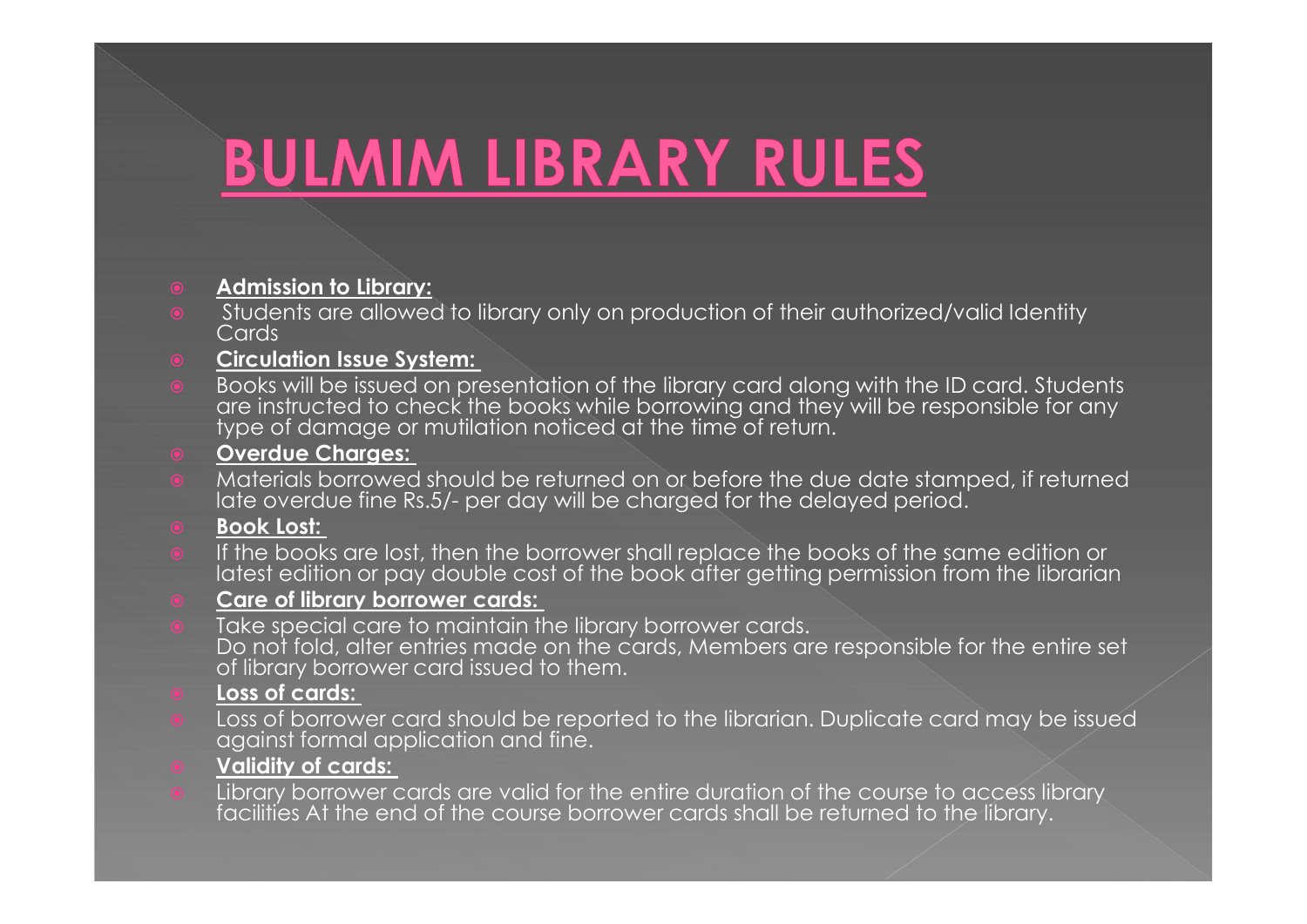## **BULMIM LIBRARY**<br> **RULES**<br> **RULES**<br> **RULES**<br> **RULES**<br> **RULES**<br> **RULES**<br> **REGISTER:**<br> **Care of Library Books:**<br> **Care of Library Books:**<br> **Care of Library Books:**<br> **Care of Library Books:**<br> **Care of Library Books: BULMIM LIBRARY**<br> **RULES**<br> **RULES**<br> **ROLES**<br> **Each student shall obtain No dues certificate** from the library after returning all the books<br> **Each student shall obtain No dues certificate** from the library after returning **BULMIM LIBRARY**<br> **RULES**<br> **No due Certificate:**<br> **Each student shall obtain No dues certificate from the library after returning all the books<br>
issued, surrendering the borrower's cards and after paying outstanding dues, BULMIM LIBRARY**<br> **RULES**<br> **RULES**<br> **ROBING AND CONSTANT CONSTANT CONSISTENT**<br> **ROBING AND CONSISTENT CONSISTENT CONSISTENT**<br> **Care of Library Books:**<br> **Care of Library Books:**<br> **Care of Library Books:**<br> **Care of Library B BULMIM LIBRARY**<br> **RULES**<br> **RULES**<br> **RULES**<br> **RULES**<br> **RULES**<br> **RULES**<br> **RULES**<br> **RULES**<br> **Exact Stready Stready in the consistent of the library scar<br>
<b>Stready stready in the matter of the library staff at the time of iss**

**BULMIM LIBRARY**<br> **RULES**<br> **RULES**<br> **RULES**<br> **RULES**<br> **RULES**<br> **RULES**<br> **RULES**<br> **RULES**<br> **RULES**<br> **RULES**<br> **RULES**<br> **RULES**<br> **RULES**<br> **RULES**<br> **RULES**<br> **RULES**<br> **RULES**<br> **RULES**<br> **RULES**<br> **RULES**<br> **RULES**<br> **RULES**<br> **RULES RULES**<br> **RULES**<br> **RULES**<br> **ROWING AND CONSTRANT CONSTRANT CONSTRANT CONSTRANT CONSTRANT CONSTRANT OF CONSTRANT CONSTRANT CONSTRANT CONSTRANT CONSTRANT CONSTRANT CONSTRANT CONSTRANT CONSTRANT CONSTRANT CONSTRANT CONSTRANT BULMIM LIBRARY**<br> **RULES**<br> **ROULES**<br> **ROULES**<br> **ROULES**<br> **ROULES**<br> **ROULES**<br> **Each student shall obtain No dues certificate from the library after returning all the books<br>
issued, surrendering the borower's cards and after BULMIM LIBRARY**<br> **RULES**<br> **RULES**<br> **RULES**<br> **RULES**<br> **EQUE AND THE CONDUCT TO A THE CONDUCT CONDUCT TO A THE CONDUCT SURPORT ON SURPORT ON SURPORT CONDUCT CONDUCT CONDUCT CONDUCT CONDUCT ON THE POLICITY OF THE POLICITY OF BULES**<br> **RULES**<br> **RULES**<br> **RULES**<br> **EXECUTE STAND INTO A SUPPOSE CONSTRANDENT OF THE INSTRANDED INTO A SUPPOSE STAND ISSUED AND CONSULSTANDED SUPPOSE STANDED SUPPOSE STAND SUPPOSE STANDED IS the prequire to handle the boo** 

**PULES**<br> **RULES**<br> **RULES**<br> **RES**<br> **RULES**<br> **EXECUTES**<br> **EXECUTES**<br> **EXECUTES**<br> **EXECUTES**<br> **EXECUTES**<br> **EXECUTES**<br> **EXECUTES**<br> **STUDES**<br> **STUDES**<br> **STUDES**<br> **STUDES**<br> **STUDES**<br> **STUDES**<br> **STUDES**<br> **STUDES**<br> **STUDES**<br> **STUD RULES**<br> **No due Certificate:**<br> **Rech student shall obtain No dues certificate from the library after returning all the books<br>
stock, sure of Library Books:<br>
Street in the books of the books Journal very constructing dues, No due Certificate:**<br> **No due Certificate** including the borrower's cards and after paying outstanding dues, if any,<br> **Eare of Library Books:**<br> **Students** are require to handle the books/ Journal very carefully; marking w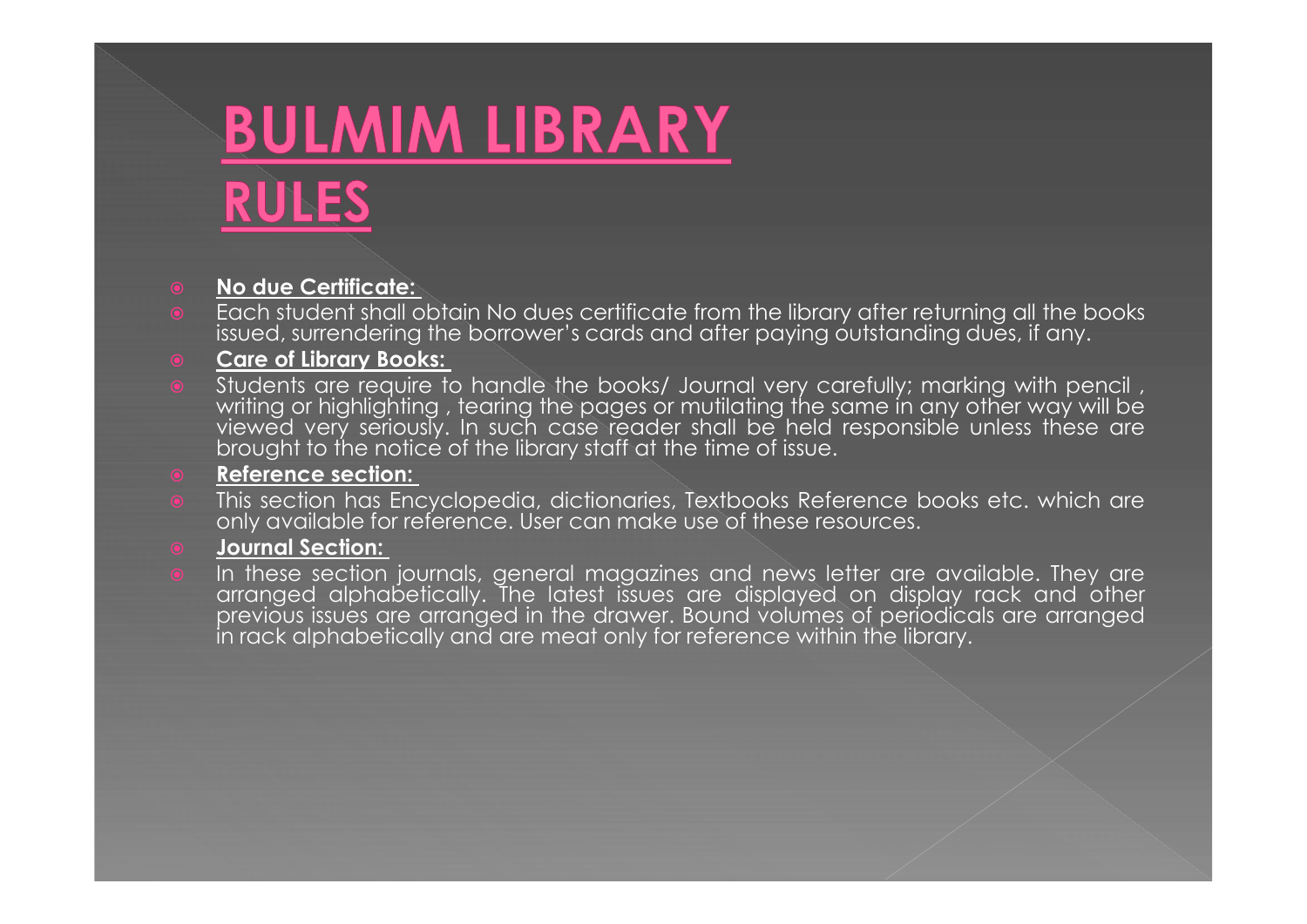## **BULMIM LIBRARY BOOK BANK FACILITIES**

- The "Book Bank" is functioning in the Library. Sets of books are made available to all students Presently Book Bank has collections of Prescribed Textbooks and the facility is available to all students this institute for selection, issue and reading purpose .An open access system has been adopted for **consultation and selection of books. In this** scheme all the books are issued and selection of books. In this scheme all the books are issued for complete one trimester. All the benefited students of the institute are eligible to take advantage of the Book Bank as per institution rules. A student wants to use this facilities will have to apply on prescribed application form which is available in the library. In case a student loses any book he should immediately inform in writing to the Librarian/ Assistant. Librarian / in charge library. The decision of the Dean /Director will be final binding in all cases. • The "**Book Bank**" is functioning in the Library. Sets of books are made<br>
available to all students Presently Book Bank has collections of Prescribed<br>
Textbooks and the facility is available to all students this institute for complete one trimester. All the benefited students celigible to take advantage of the Book Bank as per inst<br>wants to use this facilities will have to apply on prescribe<br>which is available in the library. In case a stud
- Book Bank: Rules and Regulation:-
- 
- (2) In case of loss of any book or damage book, same or the next new<br>edition is to be replaced, otherwise a penalty of three times more amount<br>and Rs. 25/- to be paid.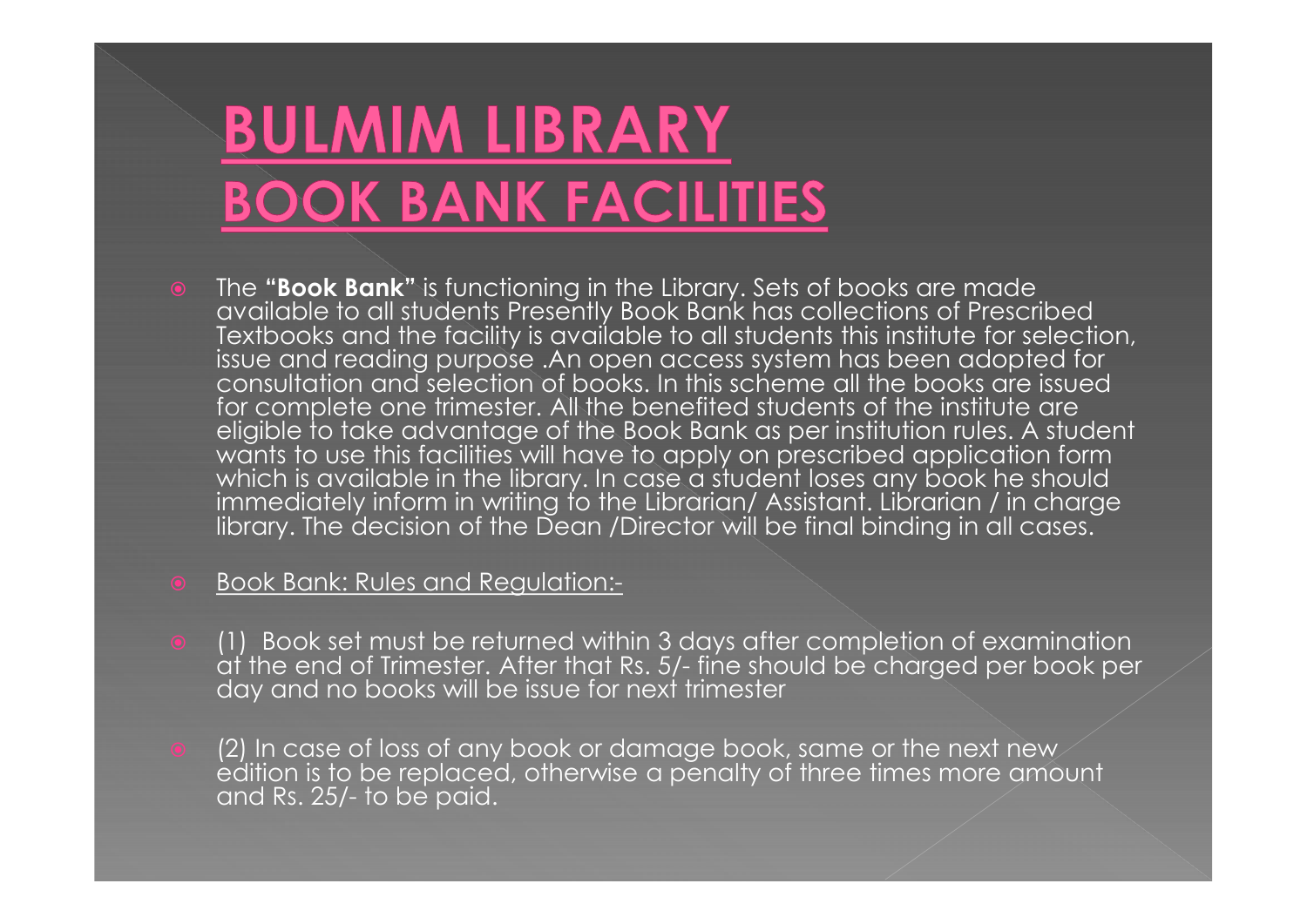|                                                     | <b>BULMIM LIBRARY</b>                            |                 |  |  |
|-----------------------------------------------------|--------------------------------------------------|-----------------|--|--|
| International Magazine & Journal<br><b>Archives</b> |                                                  |                 |  |  |
| S.L.No                                              | <b>Magazine and Journals</b>                     | <b>Archives</b> |  |  |
|                                                     | <b>Harvard Business Review</b>                   | 2007 - 2021     |  |  |
| 2.                                                  | Acadamy of Management Journal                    | 2007 - 2021     |  |  |
| 3.                                                  | H R Magazine                                     | 2007 - 2019     |  |  |
| 4.                                                  | <b>Professional Manager</b>                      | 2007 - 2019     |  |  |
| 5.                                                  | <b>Global Business Review</b>                    | 2007 - 2021     |  |  |
| 6.                                                  | Journal of Entrepreneurship                      | $-2021$<br>2007 |  |  |
| 7.                                                  | Journal of Human Value                           | $2010 - 2021$   |  |  |
| 8.                                                  | International Journal of Financial<br>Management | 2011 - 2021     |  |  |
| 9.                                                  | Journal of Emerging Market Finance               | $2010 - 2018$   |  |  |
| 10.                                                 | Global Journal of Emerging Market<br>Economies   | $2010 - 2018$   |  |  |